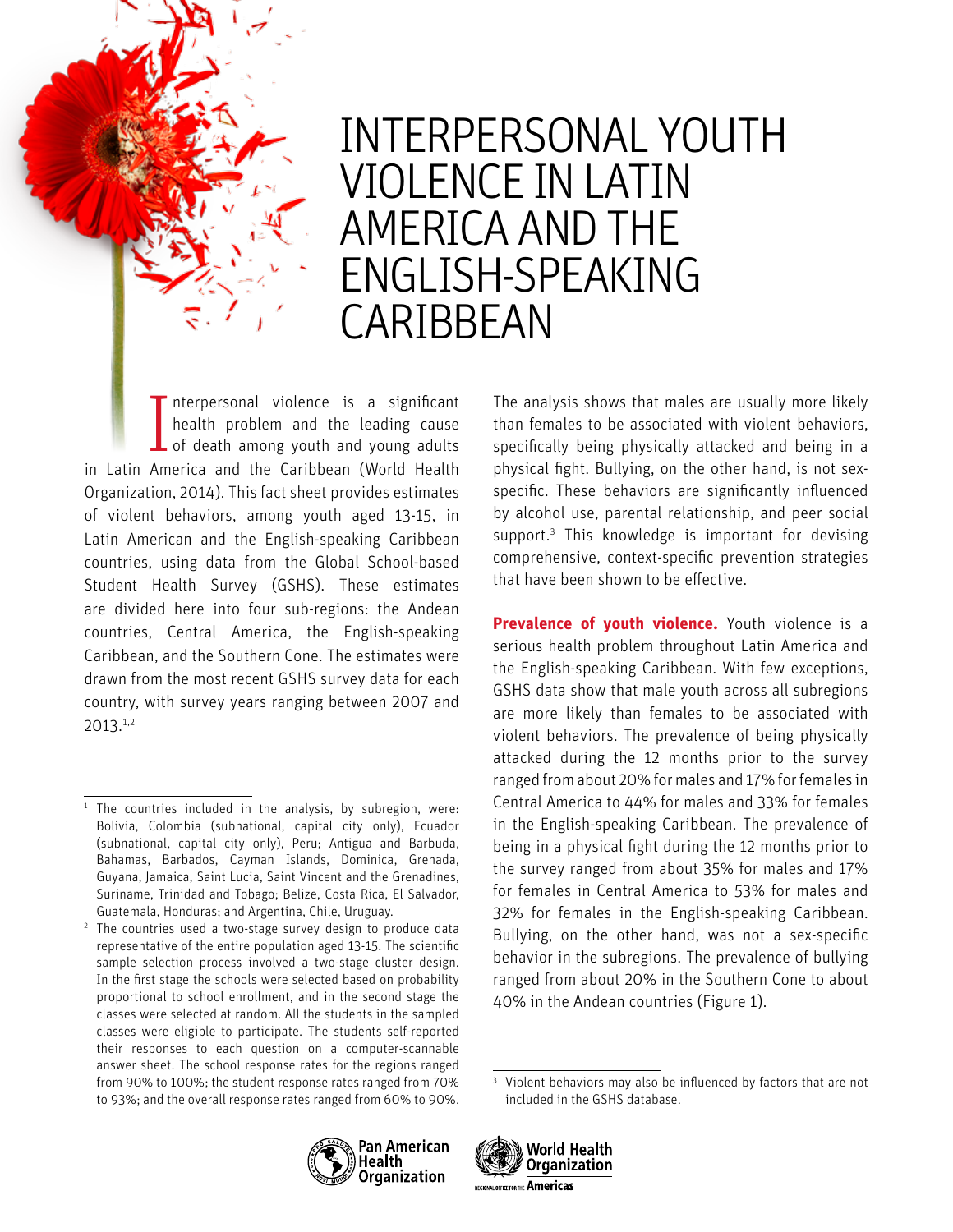**Risk factors associated with an increase in the prevalence of youth violent behaviors.** Current alcohol use and poor peer social support increases the prevalence of youth violent behaviors (being physically attacked, being in a physical fight, and bullying). Although these associations were not observed in every subregion by sex, the trends were consistent across all the behaviors analyzed and are seen in most of the subregions. For example, being a current alcohol drinker almost doubled the prevalence of being in a physical fight for female youth in the Andean countries and Central America (Figure 2) and having poor peer social support more than doubled the prevalence of being physically attacked for both males and females in Central America (Figure 3).

**Protective factors associated with a decrease in the prevalence of violent acts among youth.** Having a strong parental relationship appears to be a protective factor primarily for females in most of the subregions. For example, having a strong parental relationship decreased the prevalence of female youth being in a physical fight by about half in Central America and the Southern Cone (Figure 3).

#### Figure 1. Prevalence of being physically attacked, in a physical fight, and bullied among students aged 13-15, by sex, in the sub-regions of Latin America and the English-speaking Caribbean



Figure 2. Prevalence of being in a physical fight among students aged 13-15, by current drinker and overall prevalence in the subregions of Latin America and the English-speaking Caribbean

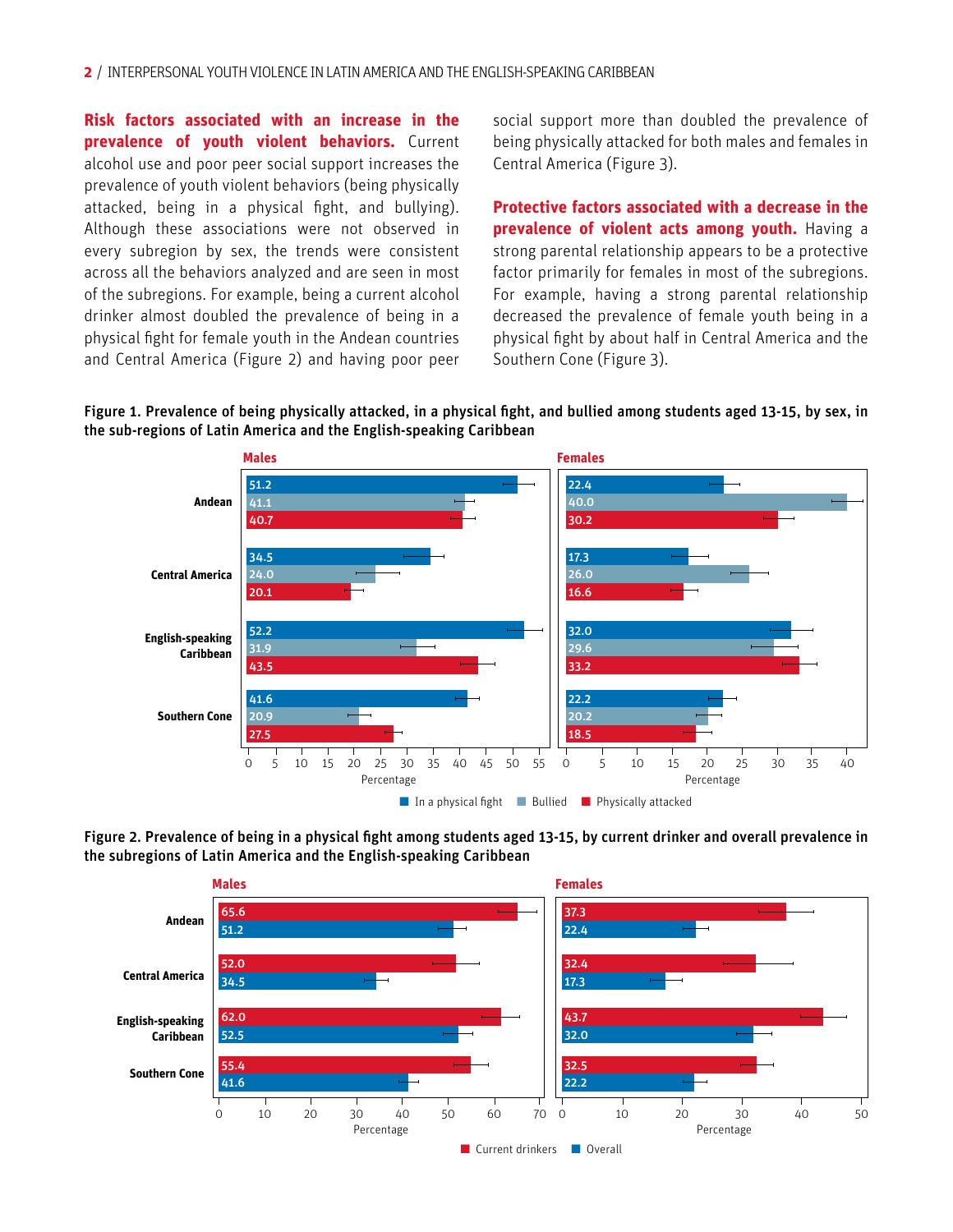

Figure 3. Prevalence of being physically attacked among students aged 13-15, by strong parental relationship, poor peer social support, and overall prevalence, in the subregions of Latin America and the English-speaking Caribbean

**Youth violence is preventable.** In order for responses to be effective, prevention strategies must be contextspecific, comprehensive, and evidence-based. According to our analysis, strategies that can help prevent interpersonal youth violence include developing safe, stable, and nurturing relationships between children and their parents and caregivers; developing life skills and nurturing peer social support in children and adolescents; and reducing the availability and harmful use of alcohol. In addition, WHO recommends reducing access to guns and knives (WHO, 2010).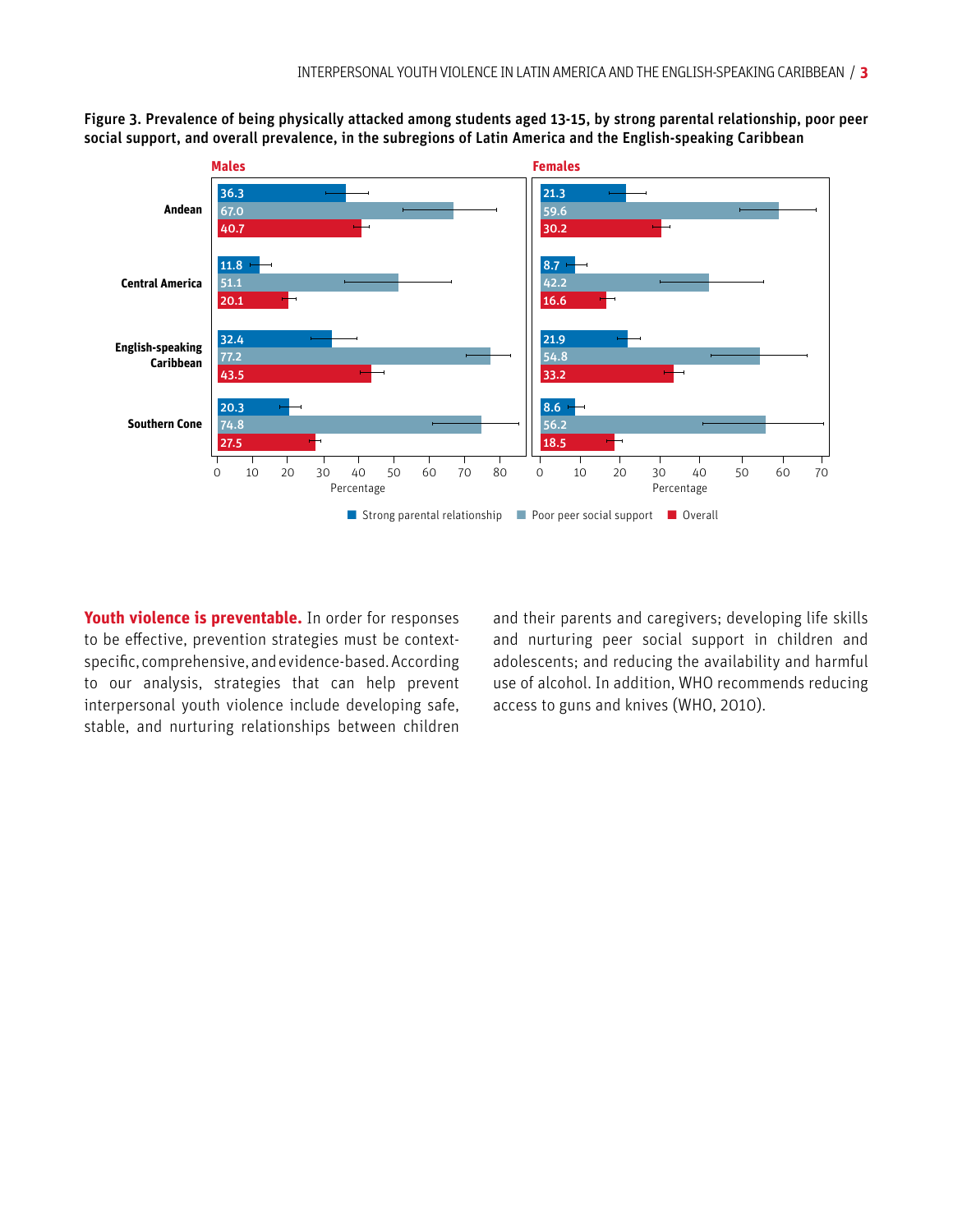## **Andean Countries**

| <b>Results for students aged 13-15 years</b>                                                        | <b>Total</b>         | <b>Males</b>        | <b>Females</b>      |  |  |
|-----------------------------------------------------------------------------------------------------|----------------------|---------------------|---------------------|--|--|
| General                                                                                             |                      |                     |                     |  |  |
| Percentage of students who were physically attacked one or more                                     | 35.4%                | 40.7%               | 30.2%               |  |  |
| times during the 12 months before the survey                                                        | $(33.7\% - 37.1\%)*$ | $(38.4\% - 43.1\%)$ | $(28.1\% - 32.4\%)$ |  |  |
| Percentage of students who were in a physical fight one or more times                               | 36.4%                | 51.2%               | 22.4%               |  |  |
| during the 12 months before the survey                                                              | $(33.9\% - 39.0\%)$  | $(48.2\% - 54.2\%)$ | $(20.3\% - 24.7\%)$ |  |  |
| Percentage of students who were bullied on one or more days during                                  | 40.5%                | 41.1%               | 40.0%               |  |  |
| the 30 days before the survey                                                                       | $(39.0\% - 42.1\%)$  | $(39.2\% - 43.0\%)$ | $(37.8\% - 42.2\%)$ |  |  |
| Among students who were current drinkerst                                                           |                      |                     |                     |  |  |
| Percentage of students who were physically attacked one or more                                     | 43.8%                | 47.3%               | 40.1%               |  |  |
| times during the 12 months before the survey                                                        | $(41.0\% - 46.6\%)$  | $(43.1\% - 51.7\%)$ | $(36.7\% - 43.6\%)$ |  |  |
| Percentage of students who were in a physical fight one or more times                               | 51.3%                | 65.6%               | 37.3%               |  |  |
| during the 12 months before the survey                                                              | $(47.9\% - 54.6\%)$  | $(61.2\% - 69.8\%)$ | $(32.7\% - 42.1\%)$ |  |  |
| Percentage of students who were bullied on one or more days during                                  | 48.6%                | 47.2%               | 49.8%               |  |  |
| the 30 days before the survey                                                                       | $(45.8\% - 51.4\%)$  | $(43.1\% - 51.3\%)$ | $(45.8\% - 53.9\%)$ |  |  |
| Among students with poor social support <sup>s</sup>                                                |                      |                     |                     |  |  |
| Percentage of students who were physically attacked one or more                                     | 62.3%                | 67.0%               | 59.6%               |  |  |
| times during the 12 months before the survey                                                        | $(53.6\% - 70.3\%)$  | $(52.3\% - 79.0\%)$ | $(49.7\% - 68.8\%)$ |  |  |
| Percentage of students who were in a physical fight one or more times                               | 34.1%                | 49.6%               | 25.2%               |  |  |
| during the 12 months before the survey                                                              | $(26.1\% - 43.1\%)$  | $(35.5\% - 63.7\%)$ | $(16.7\% - 36.2\%)$ |  |  |
| Percentage of students who were bullied on one or more days during<br>the 30 days before the survey | $***$                | $***$               | $***$               |  |  |
| Among students with strong parental relationships <sup>1</sup>                                      |                      |                     |                     |  |  |
| Percentage of students who were physically attacked one or more                                     | 27.9%                | 36.3%               | 21.3%               |  |  |
| times during the 12 months before the survey                                                        | $(23.5\% - 32.8\%)$  | $(30.5\% - 42.6\%)$ | $(17.0\% - 26.3\%)$ |  |  |
| Percentage of students who were in a physical fight one or more times                               | 26.5%                | 46.4%               | 10.7%               |  |  |
| during the 12 months before the survey                                                              | $(21.4\% - 32.2\%)$  | $(38.5\% - 54.4\%)$ | $(7.7\% - 14.8\%)$  |  |  |
| Percentage of students who were bullied on one or more days during                                  | 29.7%                | 33.8%               | 26.6%               |  |  |
| the 30 days before the survey                                                                       | $(26.6\% - 33.1\%)$  | $(28.7\% - 39.3\%)$ | $(22.6\% - 30.9\%)$ |  |  |

- \* 95% confidence interval.
- † Current drinker defined as having at least one drink containing alcohol on one or more of the past 30 days.
- § The peer social support construct is composed of 4 questions related to respondents' perceptions of their relationships with their peers (how often the respondent feels lonely, the number of close friends they report, how often other students are kind and helpful, and how often they report being bullied).
- ¶ The parental relationship construct is composed of 3 questions related to the respondents' perceptions of the behavior and attitudes of their parent/guardians (whether the parent/guardian (1) checks if homework is complete, (2) understands problems and worries, and (3) really knows what the respondent did in his or her free time).
- \*\* Not available.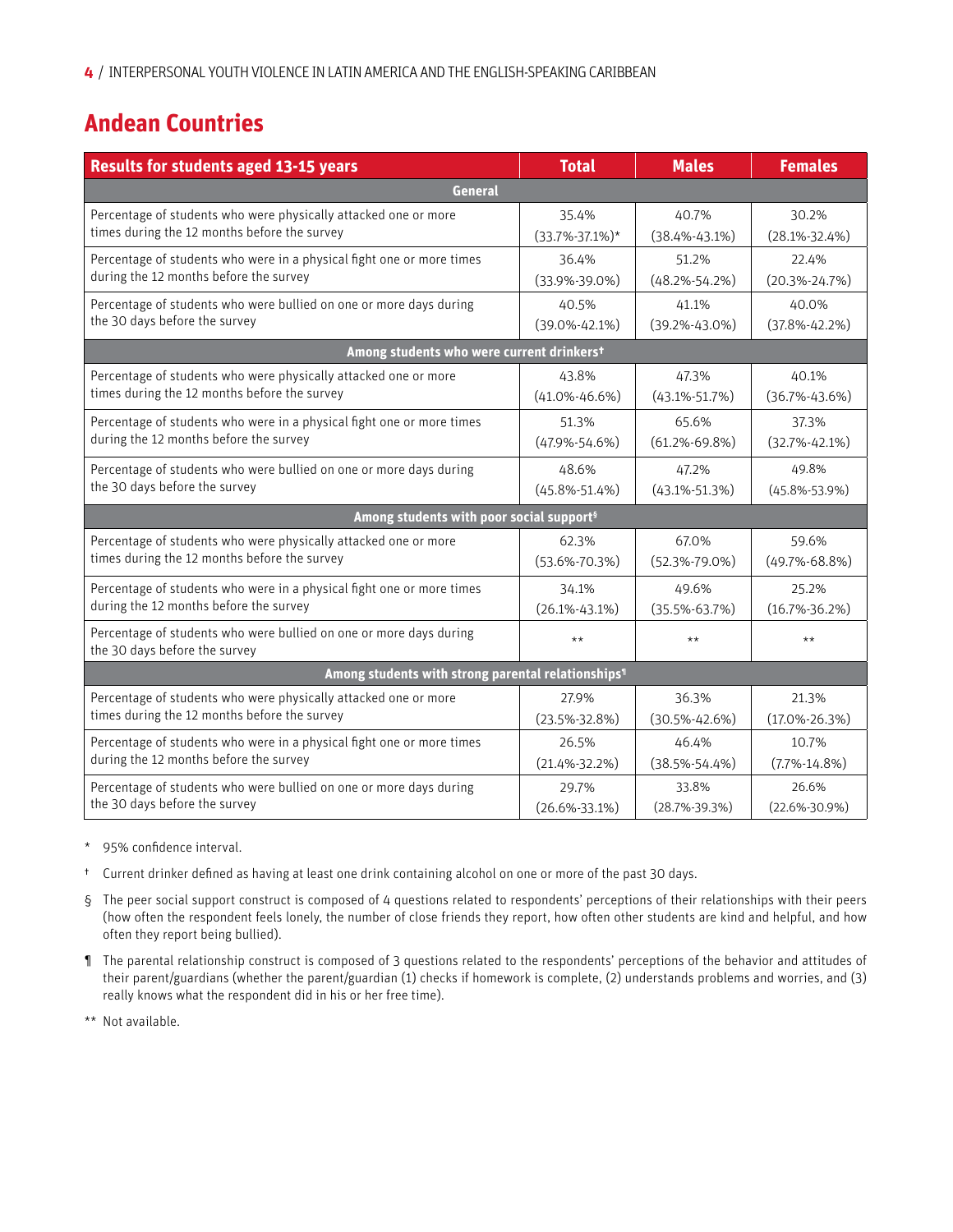# **Central America**

| <b>Results for students aged 13-15 years</b>                                                        | <b>Total</b>         | <b>Males</b>        | <b>Females</b>      |  |
|-----------------------------------------------------------------------------------------------------|----------------------|---------------------|---------------------|--|
| General                                                                                             |                      |                     |                     |  |
| Percentage of students who were physically attacked one or more                                     | 18.4%                | 20.1%               | 16.6%               |  |
| times during the 12 months before the survey                                                        | $(16.9\% - 20.1\%)*$ | $(18.2\% - 22.0\%)$ | $(14.8\% - 18.6\%)$ |  |
| Percentage of students who were in a physical fight one or more times                               | 25.8%                | 34.5%               | 17.3%               |  |
| during the 12 months before the survey                                                              | $(23.7\% - 28.0\%)$  | $(31.9\% - 37.1\%)$ | $(14.8\% - 20.1\%)$ |  |
| Percentage of students who were bullied on one or more days during                                  | 25.1%                | 24.0%               | 26.0%               |  |
| the 30 days before the survey                                                                       | $(23.3\% - 27.0\%)$  | $(21.8\% - 26.4\%)$ | $(23.3\% - 28.9\%)$ |  |
| Among students who were current drinkerst                                                           |                      |                     |                     |  |
| Percentage of students who were physically attacked one or more                                     | 26.7%                | 29.5%               | 24.0%               |  |
| times during the 12 months before the survey                                                        | $(23.7\% - 29.9\%)$  | $(25.2\% - 34.1\%)$ | $(19.9\% - 28.6\%)$ |  |
| Percentage of students who were in a physical fight one or more times                               | 41.7%                | 52.0%               | 32.4%               |  |
| during the 12 months before the survey                                                              | $(37.8\% - 45.7\%)$  | $(46.8\% - 57.2\%)$ | $(26.9\% - 38.6\%)$ |  |
| Percentage of students who were bullied on one or more days during                                  | 35.5%                | 33.0%               | 37.8%               |  |
| the 30 days before the survey                                                                       | $(31.5\% - 39.6\%)$  | $(28.6\% - 37.6\%)$ | $(31.9\% - 44.1\%)$ |  |
| Among students with poor social support <sup>s</sup>                                                |                      |                     |                     |  |
| Percentage of students who were physically attacked one or more                                     | 45.2%                | 51.1%               | 42.2%               |  |
| times during the 12 months before the survey                                                        | $(34.3\% - 56.5\%)$  | $(35.8\% - 66.3\%)$ | $(29.8\% - 55.7\%)$ |  |
| Percentage of students who were in a physical fight one or more times                               | 46.3%                | 77.2%               | 30.7%               |  |
| during the 12 months before the survey                                                              | $(36.7\% - 56.2\%)$  | $(59.2\% - 88.8\%)$ | $(20.4\% - 43.5\%)$ |  |
| Percentage of students who were bullied on one or more days during<br>the 30 days before the survey | $***$                | $***$               | $***$               |  |
| Among students with strong parental relationships <sup>1</sup>                                      |                      |                     |                     |  |
| Percentage of students who were physically attacked one or more                                     | 10.2%                | 11.8%               | 8.7%                |  |
| times during the 12 months before the survey                                                        | $(8.2\% - 12.6\%)$   | $(9.2\% - 15.2\%)$  | $(6.4\% - 11.6\%)$  |  |
| Percentage of students who were in a physical fight one or more times                               | 16.9%                | 25.0%               | 8.6%                |  |
| during the 12 months before the survey                                                              | $(14.4\% - 19.7\%)$  | $(21.7\% - 28.6\%)$ | $(5.9\% - 12.4\%)$  |  |
| Percentage of students who were bullied on one or more days during                                  | 14.9%                | 16.1%               | 13.8%               |  |
| the 30 days before the survey                                                                       | $(12.4\% - 17.8\%)$  | $(12.8\% - 20.1\%)$ | $(10.8\% - 17.4\%)$ |  |

- \* 95% confidence interval.
- † Current drinker defined as having at least one drink containing alcohol on one or more of the past 30 days.
- § The peer social support construct is composed of 4 questions related to respondents' perceptions of their relationships with their peers (how often the respondent feels lonely, the number of close friends they report, how often other students are kind and helpful, and how often they report being bullied).
- ¶ The parental relationship construct is composed of 3 questions related to the respondents' perceptions of the behavior and attitudes of their parent/guardians (whether the parent/guardian (1) checks if homework is complete, (2) understands problems and worries, and (3) really knows what the respondent did in his or her free time).
- \*\* Not available.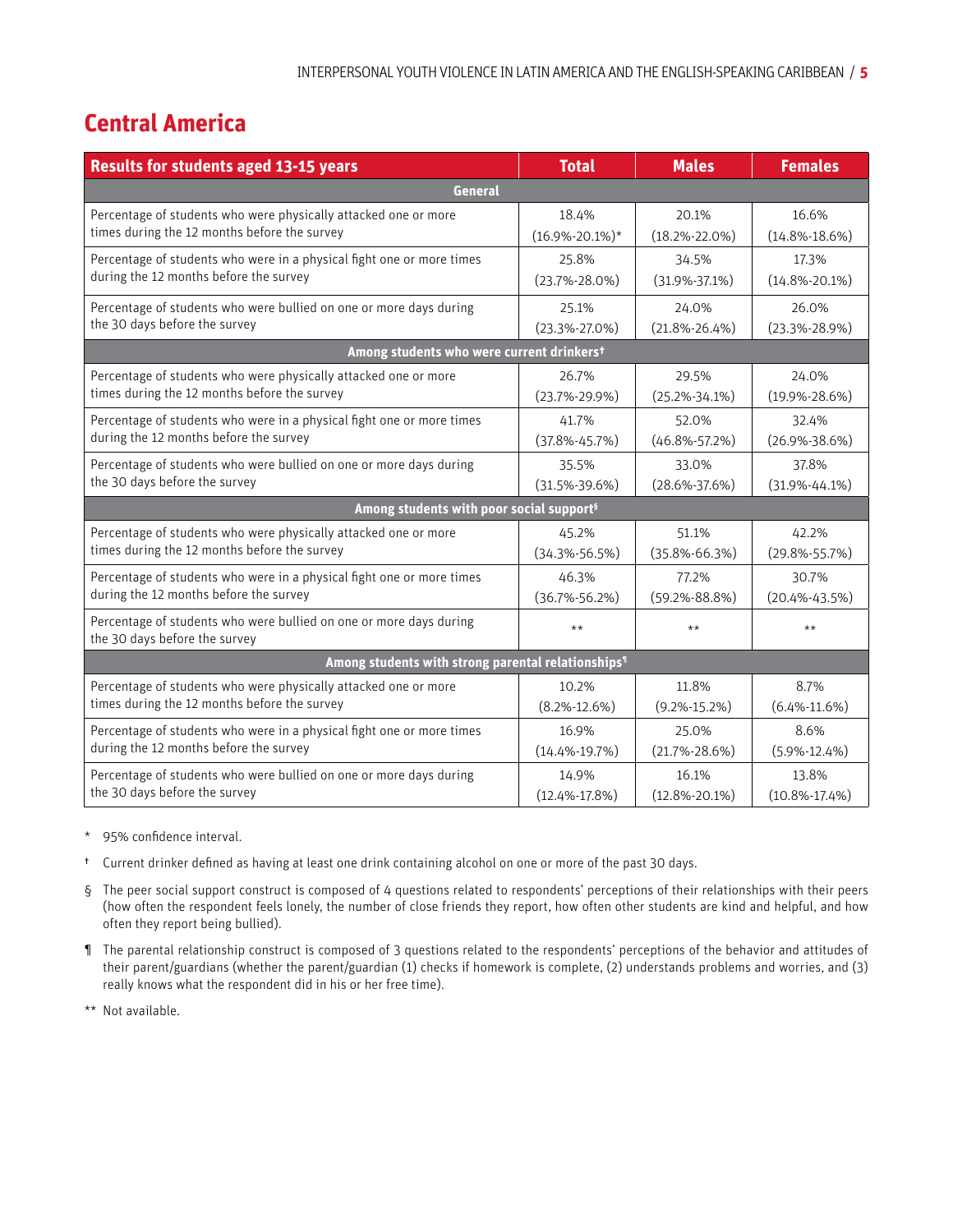# **English-speaking Caribbean**

| <b>Results for students aged 13-15 years</b>                                                        | <b>Total</b>         | <b>Males</b>        | <b>Females</b>      |  |
|-----------------------------------------------------------------------------------------------------|----------------------|---------------------|---------------------|--|
| General                                                                                             |                      |                     |                     |  |
| Percentage of students who were physically attacked one or more                                     | 38.4%                | 43.5%               | 33.2%               |  |
| times during the 12 months before the survey                                                        | $(36.1\% - 40.8\%)*$ | $(40.2\% - 46.9\%)$ | $(30.8\% - 35.8\%)$ |  |
| Percentage of students who were in a physical fight one or more times                               | 42.2%                | 52.5%               | 32.0%               |  |
| during the 12 months before the survey                                                              | $(39.3\% - 45.3\%)$  | $(49.1\% - 55.9\%)$ | $(28.9\% - 35.1\%)$ |  |
| Percentage of students who were bullied on one or more days during                                  | 31.0%                | 31.9%               | 29.3%               |  |
| the 30 days before the survey                                                                       | $(28.4\% - 33.7\%)$  | $(28.7\% - 35.4\%)$ | $(26.4\% - 33.1\%)$ |  |
| Among students who were current drinkerst                                                           |                      |                     |                     |  |
| Percentage of students who were physically attacked one or more                                     | 46.4%                | 48.2%               | 44.1%               |  |
| times during the 12 months before the survey                                                        | $(43.5\% - 49.4\%)$  | $(42.8\% - 53.7\%)$ | $(41.7\% - 46.5\%)$ |  |
| Percentage of students who were in a physical fight one or more times                               | 53.7%                | 62.0%               | 43.7%               |  |
| during the 12 months before the survey                                                              | $(49.6\% - 57.8\%)$  | $(57.6\% - 66.2\%)$ | $(39.8\% - 47.5\%)$ |  |
| Percentage of students who were bullied on one or more days during                                  | 36.6%                | 37.5%               | 34.9%               |  |
| the 30 days before the survey                                                                       | $(33.4\% - 39.8\%)$  | $(33.1\% - 42.1\%)$ | $(31.2\% - 38.8\%)$ |  |
| Among students with poor social support <sup>s</sup>                                                |                      |                     |                     |  |
| Percentage of students who were physically attacked one or more                                     | 64.8%                | 77.2%               | 54.8%               |  |
| times during the 12 months before the survey                                                        | $(57.9\% - 71.2\%)$  | $(70.2\% - 83.0\%)$ | $(42.3\% - 66.6\%)$ |  |
| Percentage of students who were in a physical fight one or more times                               | 58.1%                | 72.1%               | 45.6%               |  |
| during the 12 months before the survey                                                              | $(50.0\% - 65.9\%)$  | $(64.5\% - 78.6\%)$ | $(33.1\% - 58.7\%)$ |  |
| Percentage of students who were bullied on one or more days during<br>the 30 days before the survey | $**$                 | $***$               | $***$               |  |
| Among students with strong parental relationships <sup>1</sup>                                      |                      |                     |                     |  |
| Percentage of students who were physically attacked one or more                                     | 26.6%                | 32.4%               | 21.9%               |  |
| times during the 12 months before the survey                                                        | $(23.6\% - 29.9\%)$  | $(26.2\% - 39.3\%)$ | $(19.0\% - 25.2\%)$ |  |
| Percentage of students who were in a physical fight one or more times                               | 30.3%                | 40.0%               | 22.4%               |  |
| during the 12 months before the survey                                                              | $(27.5\% - 33.2\%)$  | $(35.2\% - 44.9\%)$ | $(19.0\% - 26.2\%)$ |  |
| Percentage of students who were bullied on one or more days during                                  | 23.3%                | 26.3%               | 20.8%               |  |
| the 30 days before the survey                                                                       | $(18.8\% - 28.4\%)$  | $(19.4\% - 34.6\%)$ | $(17.2\% - 24.9\%)$ |  |

- \* 95% confidence interval.
- † Current drinker defined as having at least one drink containing alcohol on one or more of the past 30 days.
- § The peer social support construct is composed of 4 questions related to respondents' perceptions of their relationships with their peers (how often the respondent feels lonely, the number of close friends they report, how often other students are kind and helpful, and how often they report being bullied).
- ¶ The parental relationship construct is composed of 3 questions related to the respondents' perceptions of the behavior and attitudes of their parent/guardians (whether the parent/guardian (1) checks if homework is complete, (2) understands problems and worries, and (3) really knows what the respondent did in his or her free time).
- \*\* Not available.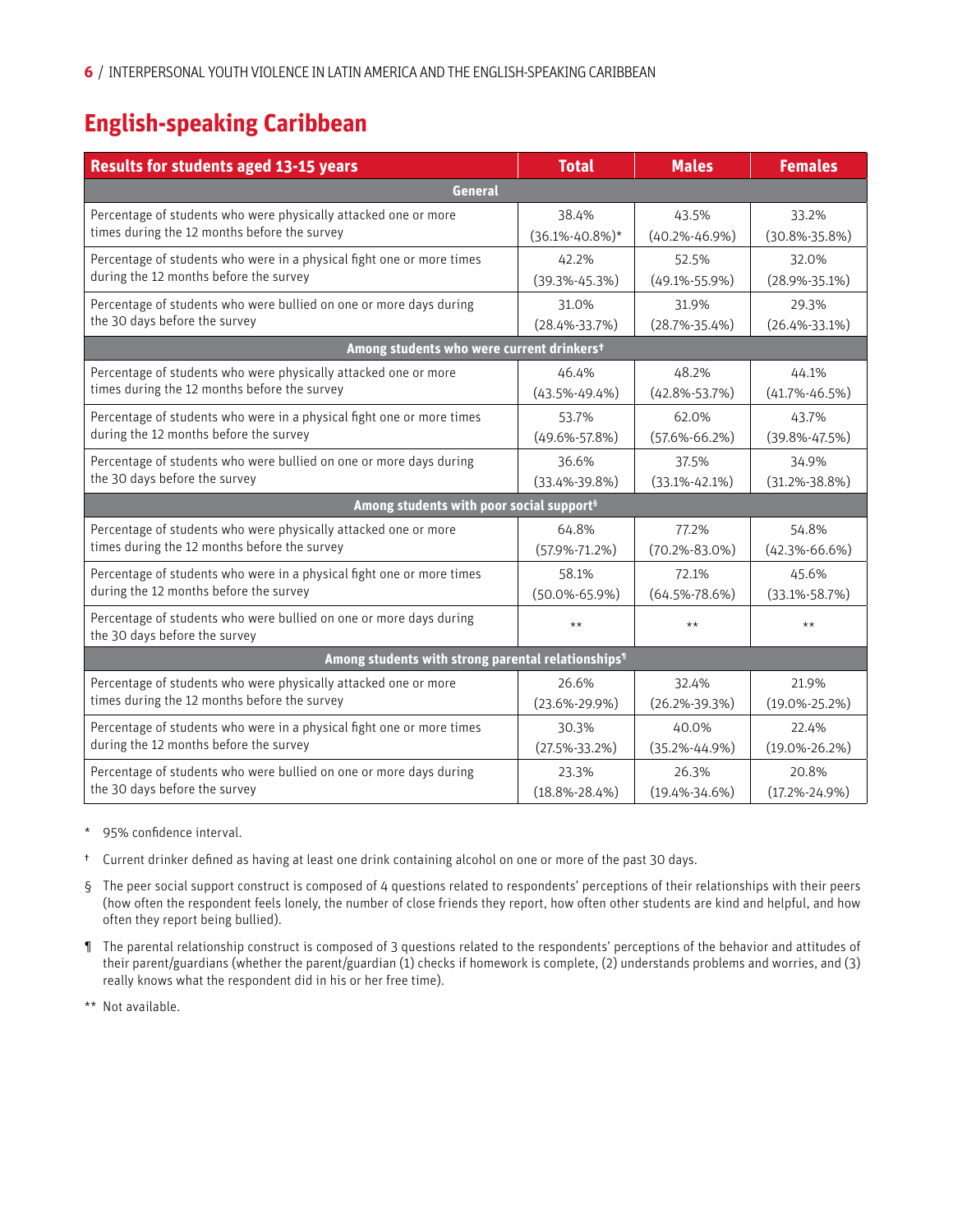## **Southern Cone**

| <b>Results for students aged 13-15 years</b>                                                        | <b>Total</b>         | <b>Males</b>        | <b>Females</b>      |  |  |
|-----------------------------------------------------------------------------------------------------|----------------------|---------------------|---------------------|--|--|
| <b>General</b>                                                                                      |                      |                     |                     |  |  |
| Percentage of students who were physically attacked one or more                                     | 23.0%                | 27.5%               | 18.5%               |  |  |
| times during the 12 months before the survey                                                        | $(21.7\% - 24.3\%)*$ | $(25.8\% - 29.2\%)$ | $(16.5\% - 20.6\%)$ |  |  |
| Percentage of students who were in a physical fight one or more times                               | 31.5%                | 41.6%               | 22.2%               |  |  |
| during the 12 months before the survey                                                              | $(29.9\% - 33.2\%)$  | $(39.3\% - 43.9\%)$ | $(20.2\% - 24.2\%)$ |  |  |
| Percentage of students who were bullied on one or more days during                                  | 20.7%                | 20.9%               | 20.2%               |  |  |
| the 30 days before the survey                                                                       | $(19.3\% - 22.1\%)$  | $(18.9\% - 23.1\%)$ | $(18.4\% - 22.1\%)$ |  |  |
| Among students who were current drinkerst                                                           |                      |                     |                     |  |  |
| Percentage of students who were physically attacked one or more                                     | 29.7%                | 33.5%               | 26.2%               |  |  |
| times during the 12 months before the survey                                                        | $(27.7\% - 31.8\%)$  | $(30.6\% - 36.5\%)$ | $(23.8\% - 28.8\%)$ |  |  |
| Percentage of students who were in a physical fight one or more times                               | 43.3%                | 55.4%               | 32.5%               |  |  |
| during the 12 months before the survey                                                              | $(41.0\% - 45.6\%)$  | $(51.4\% - 59.2\%)$ | $(29.7\% - 35.5\%)$ |  |  |
| Percentage of students who were bullied on one or more days during                                  | 25.1%                | 24.8%               | 25.0%               |  |  |
| the 30 days before the survey                                                                       | $(22.7\% - 27.7\%)$  | $(21.3\% - 28.8\%)$ | $(22.1\% - 28.1\%)$ |  |  |
| Among students with poor social support <sup>s</sup>                                                |                      |                     |                     |  |  |
| Percentage of students who were physically attacked one or more                                     | 63.8%                | 74.8%               | 56.2%               |  |  |
| times during the 12 months before the survey                                                        | $(50.1\% - 75.6\%)$  | $(60.6\% - 85.1\%)$ | $(40.5\% - 70.7\%)$ |  |  |
| Percentage of students who were in a physical fight one or more times                               | 55.1%                | 62.2%               | 49.7%               |  |  |
| during the 12 months before the survey                                                              | $(40.1\% - 69.2\%)$  | $(45.9\% - 76.1\%)$ | $(33.2\% - 66.4\%)$ |  |  |
| Percentage of students who were bullied on one or more days during<br>the 30 days before the survey | $\star\star$         | $\star\star$        | $***$               |  |  |
| Among students with strong parental relationships <sup>1</sup>                                      |                      |                     |                     |  |  |
| Percentage of students who were physically attacked one or more                                     | 13.8%                | 20.3%               | 8.6%                |  |  |
| times during the 12 months before the survey                                                        | $(12.0\% - 15.9\%)$  | $(17.5\% - 23.4\%)$ | $(6.7\% - 11.0\%)$  |  |  |
| Percentage of students who were in a physical fight one or more times                               | 25.7%                | 36.1%               | 17.1%               |  |  |
| during the 12 months before the survey                                                              | $(23.0\% - 28.5\%)$  | $(32.5\% - 39.8\%)$ | $(13.8\% - 21.1\%)$ |  |  |
| Percentage of students who were bullied on one or more days during                                  | 17.7%                | 19.9%               | 16.0%               |  |  |
| the 30 days before the survey                                                                       | $(16.0\% - 19.6\%)$  | $(17.0\% - 23.2\%)$ | $(13.6\% - 18.8\%)$ |  |  |

- \* 95% confidence interval.
- † Current drinker defined as having at least one drink containing alcohol on one or more of the past 30 days.
- § The peer social support construct is composed of 4 questions related to respondents' perceptions of their relationships with their peers (how often the respondent feels lonely, the number of close friends they report, how often other students are kind and helpful, and how often they report being bullied).
- ¶ The parental relationship construct is composed of 3 questions related to the respondents' perceptions of the behavior and attitudes of their parent/guardians (whether the parent/guardian (1) checks if homework is complete, (2) understands problems and worries, and (3) really knows what the respondent did in his or her free time).
- \*\* Not available.

#### **References**

World Health Organization (2010). *Violence prevention: the evidence.* Available at: [http://www.who.int/violence\\_injury\\_prevention/](http://www.who.int/violence_injury_prevention/violence/4th_milestones_meeting/publications/en/) [violence/4th\\_milestones\\_meeting/publications/en/](http://www.who.int/violence_injury_prevention/violence/4th_milestones_meeting/publications/en/).

World Health Organization (2014). *Global status report on violence prevention 2014.* Available at: [http://www.who.int/violence\\_injury\\_](http://www.who.int/violence_injury_prevention/violence/status_report/2014/en/) [prevention/violence/status\\_report/2014/en/](http://www.who.int/violence_injury_prevention/violence/status_report/2014/en/).